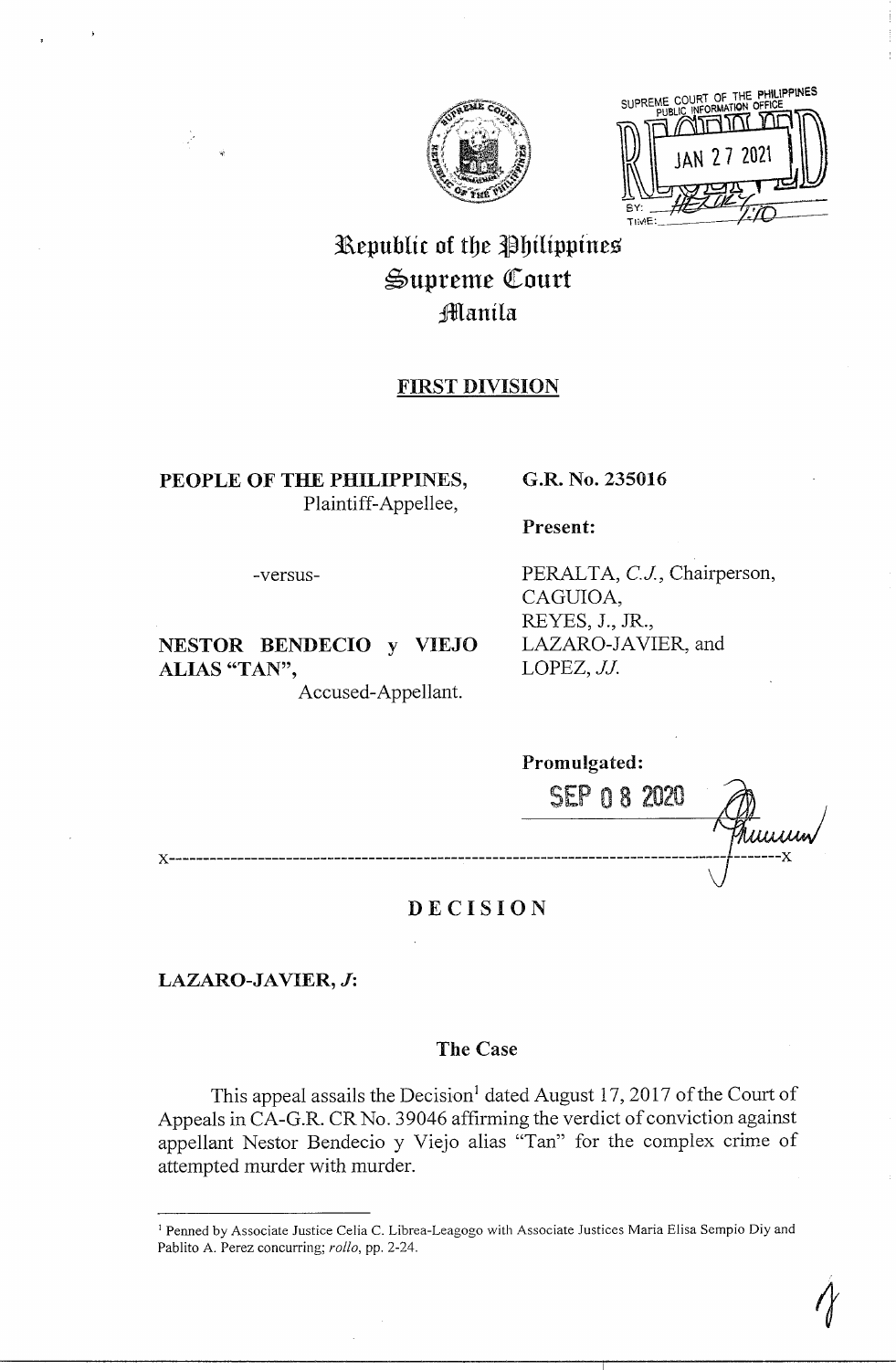#### **Antecedents**

# *The Charge*

Appellant Nestor Bendecio y Viejo alias "Tan" was charged with the complex crime of attempted murder with murder, viz.:

That on or about the  $24<sup>th</sup>$  day of December, 2011, in the City of Muntinlupa, Philippines and within the jurisdiction of this Honorable Court, the above-named accused, with intent to kill armed with a hand gun with treachery suddenly attacked one GERRY MARASIGAN Y CAMPIT, when he did then and there willfully, unlawfully and feloniously fire a shot with his revolver at the latter without warning, which means was consciously adopted by the accused to ensure impunity, thus commencing the commission of the crime of murder, directly by overt acts but nevertheless did not perform all the acts of execution which should have produced the crime of murder by reason of cause or causes other than his own spontaneous desistance, that is, the accused missed his aim and hit instead another victim JONABELLE MARASIGAN a seven (7) year old minor, born on November 1, 2004 whose minority is equivalent to employing treachery on the part of the herein accused, thereby inflicting upon the latter fatal wounds which directly caused her death, to the damage and prejudice of her surviving heirs.

Contrary to law.<sup>2</sup>

On arraignment, appellant pleaded not guilty.<sup>3</sup> Trial ensued.

During the trial, Gerry Marasigan and Princess Marasigan testified for the prosecution. On the other hand, appellant was the lone witness for the defense.

#### *Prosecution's Version*

**Gerry Marasigan** testified that on December 24, 2011, around midnight, a friend invited him to a drinking spree at the latter's home. He obliged and joined the drinking spree until his wife came to fetch him. On their way out, he bumped into appellant whom he recognized as his mother's neighbor. Appellant asked him *"Anong problema?"* He replied: *"Kuya Nestor, asawa ko 'to, hindi mo na ba ako nakikilala?"* Appellant rebuffed *"Hindi, bastos ka eh."* 

He no longer paid attention to appellant and proceeded to walk home with his wife. Back in their home, he was closing the front door when he noticed appellant standing right outside the doorway. He was a mere arm's length away from appellant when suddenly, the latter drew a gun, aimed at him, and fired. But it was not he who got hit, instead it was his seven (7)-year-

2 *Rollo,* p. 3.

<sup>3</sup> *Id.* at 4.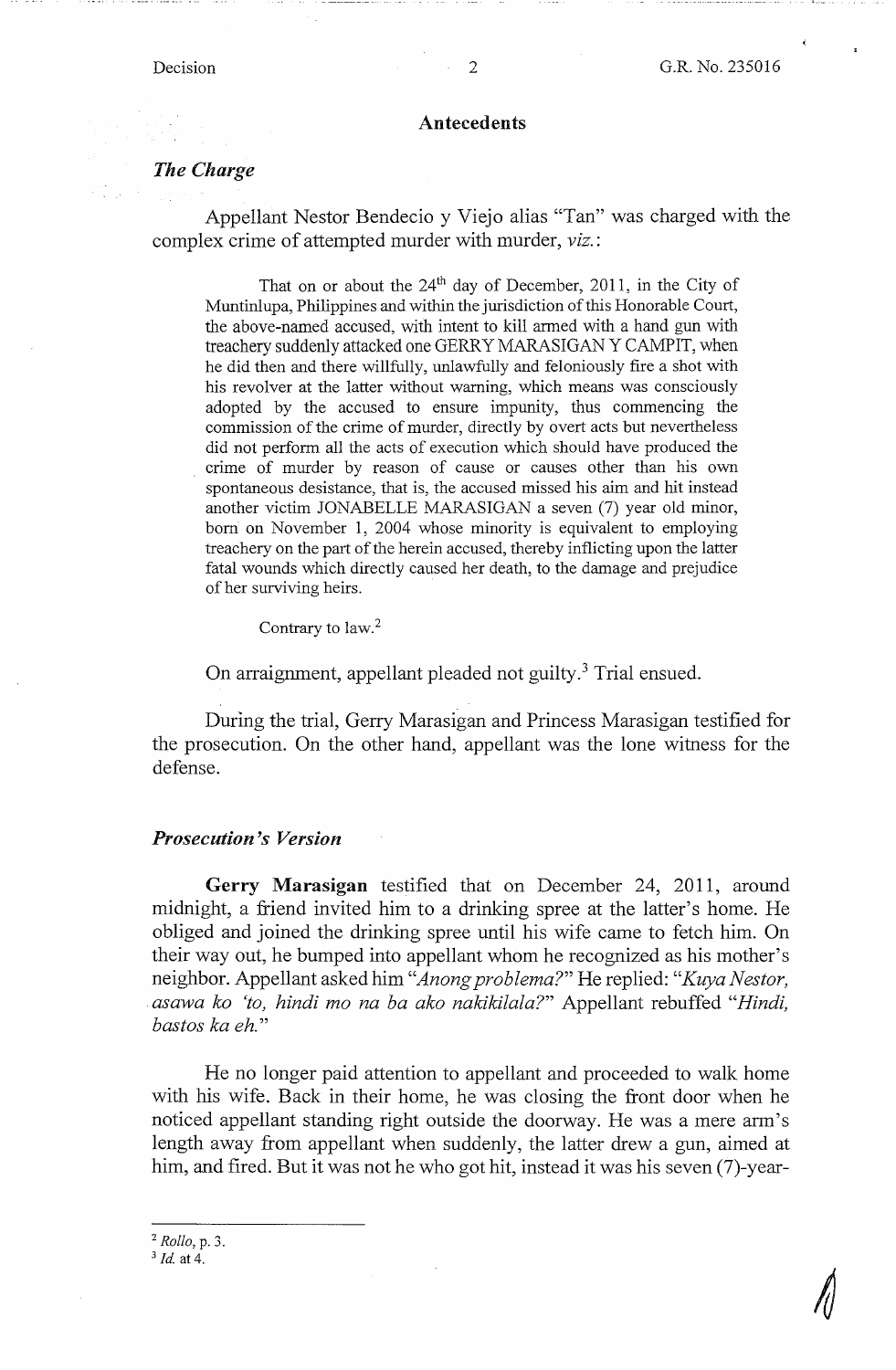old daughter Jonabel and his sister Princess. Jonabel was fatally hit. He immediately brought Jonabel to the hospital but she died the following day.

He was not a friend, but a mere acquaintance of appellant. They never had any prior altercation.<sup>4</sup>

**Princess Marasigan,** Gerry's sister, testified that on the day of the incident, she and her niece Jonabel were inside Gerry's house in Alabang, Muntinlupa. Around 11 o'clock in the evening, Gerry and his wife hurriedly went inside their house. She stood up and, to her surprise, saw appellant holding a gun and firing it in Gerry's direction. She clearly saw.appellant with a gun in hand because of the light by the front door.

When they heard the shot, she and her niece Jonabel hid inside the bathroom. Only then did she realize that they were both bleeding. Appellant only fired once, albeit the single bullet pierced Jonabel's chest before hitting her in the leg.<sup>5</sup> She filed a separate criminal case against appellant for her  $\lim_{\text{unary.}}$ 

### *Defense's Version*

**Appellant** testified that he was in Samat, Samar on the date of the alleged shooting incident. He only knew Gerry because his sister's *paupahan*  was next to Gerry's house. He did not know of any reason why Gerry would implicate him in the purported shooting incident involving his daughter.<sup>6</sup>

### **The Trial Court's Ruling**

By Decision dated July 19, 2016, the Regional Trial Court-Branch 207, Muntinlupa City found appellant guilty of the complex crime of attempted murder with homicide; *viz.:* 

WHEREFORE, the Court finds accused Nestor Bendecio y Viejo guilty beyond reasonable doubt of the complex crime of attempted murder with homicide and is sentenced to an indeterminate penalty of twelve years of prison mayor in its maximum as the minimum period to twenty years of reclusion temporal in its maximum as the maximum period, and is ordered to pay the heirs of Jonabelle Marasigan the amount of P75,000.00 as and for civil indemnity, P75,000.00 as and for moral damages, P30,000.00 as and for temperate damages, and  $P75,000.00$  as and for exemplary damages, all with 6% interest per annum from the finality of this decision.<sup>7</sup>

The trial court gave full credence to the positive testimonies of Gerry and Princess who testified in a straightforward, candid, and convincing

 $\sim 10^{-1}$  .

<sup>4</sup>*Id* at 4-5.

<sup>5</sup>*Id.* at 6-7.

<sup>6</sup> *Id.* at 7-8.

 $7$  *Id.* at 113.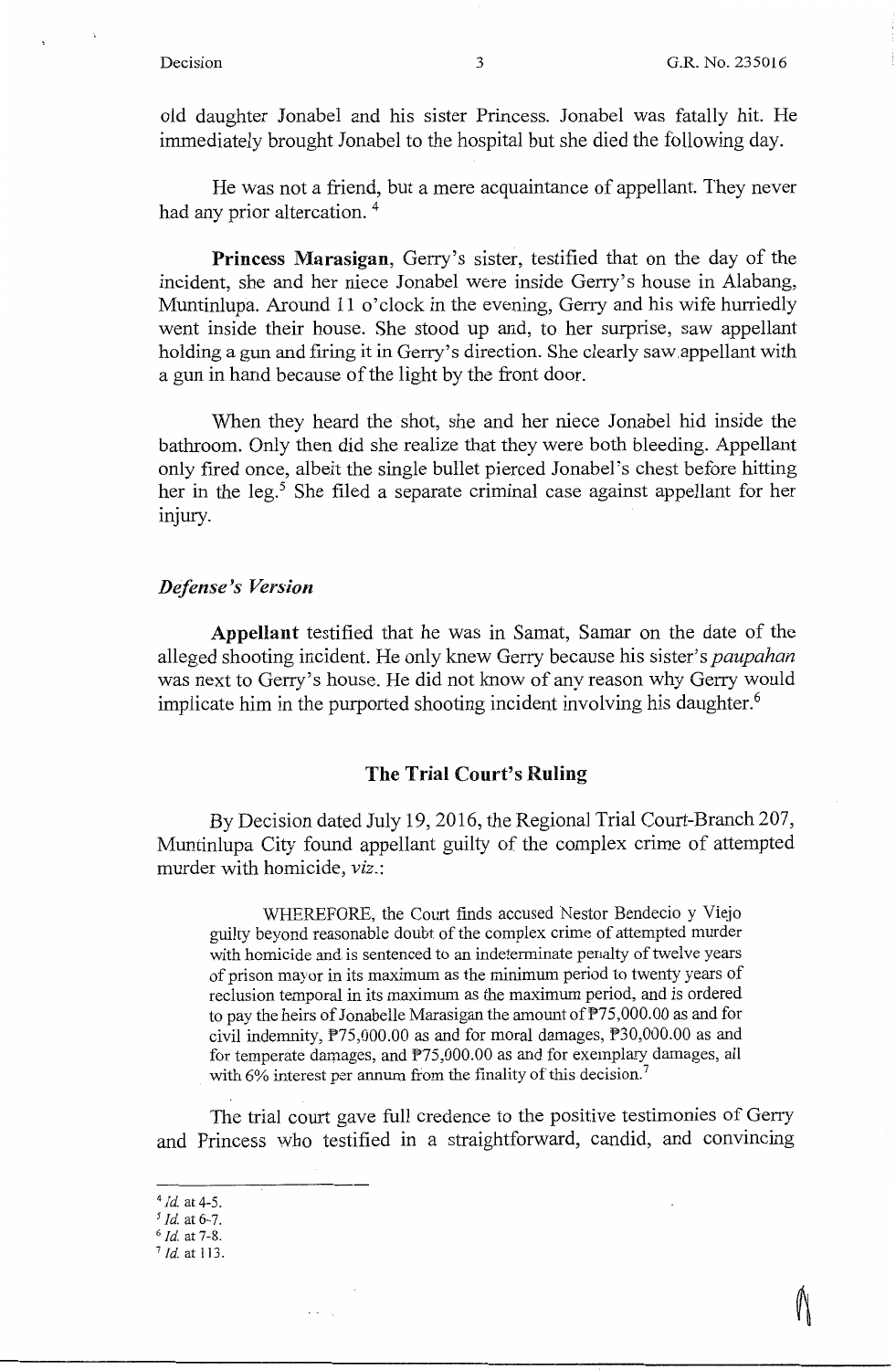manner, leaving no room for doubt that appellant was the perpetrator of the crime. Thus, the trial court rejected appellant's self-serving, nay, uncorroborated defenses of denial and alibi. 8

Appellant was guilty of a complex crime because his single act of firing a gun at Gerry, though ending up killing Jonabel, emanated from a single criminal intent.<sup>9</sup> The trial court appreciated treachery as a qualifying circumstance in the attempted killing of Gerry's, but not as to the killing of Jonabel.

# **The Court of Appeals' Proceedings**

In his appeal, appellant faulted the trial court for convicting him of the complex crime of attempted murder with homicide based on the supposedly doubtful testimonies of Gerry and Princess. The trial court should not have given full weight and credence to Gerry's positive identification of him since Gerry admitted in open court that he joined a drinking session prior to the shooting incident. Thus, Gerry's inebriation diminished his ability to clearly identify the man armed with a gun standing by his doorstep that night. As regards Princess, her blood relationship with Gerry cast serious doubt on her credibility. <sup>10</sup>

On the other hand, the Office of the Solicitor General (OSG) defended the verdict of conviction. The OSG maintained that the trial court's conclusion on the credibility of the witnesses deserved great respect. The defense lacked evidence to support the allegation that Gerry's level of intoxication impaired his capacity to identify his assailant; intoxication, by itself, does not necessarily prevent a witness from making a positive identification of the perpetrator of the crime. Too, it was immaterial that Princess was Gerry's relative. More so because her testimony was not inherently improbable nor was it shown that she was improperly impelled to falsely incriminate appellant.<sup>11</sup>

# **The Court of Appeals' Ruling**

Under its assailed Decision dated August 17, 2017, the Court of Appeals affirmed with modification, *viz.:* 

**WHEREFORE,** premises considered, the appeal is **DENIED.** The Decision dated 19 July 2016 of the Regional Trial Court of Muntinlupa City, Branch 207 in *Crim. Case No. 12-305* is **AFFIRMED** with **MODIFICATION** in that accused-appellant Nestor Bendecio y Viejo is hereby found guilty beyond reasonable doubt of the complex crime of attempted murder with murder and sentenced to suffer the penalty of

<sup>8</sup>CA *rollo,* p. 53.

<sup>9</sup>*Id.* at 54.· 10 *Rollo,* p. 9. 11 *Id.* at 9-10.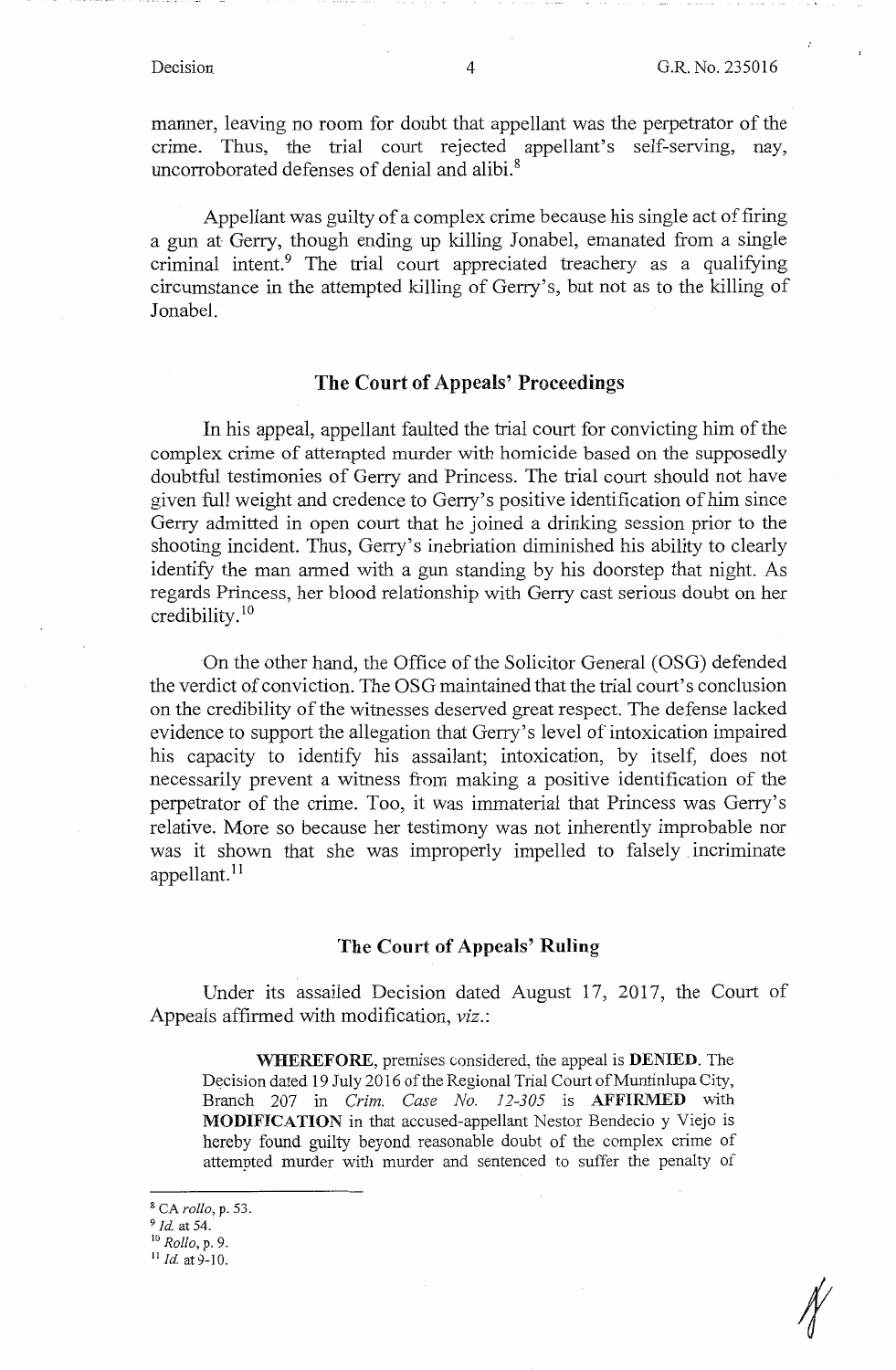*reclusion perpetua.* Accused-appellant is further ordered to pay the heirs of Jonabel Marasigan P75,000.00 each as civil indemnity, moral damages and exemplary damages, and  $P50,000.00$  as temperate damages, with interest at the rate of six percent  $(6%)$  *per annum* from the time of finality of this decision until fully paid to be imposed on said civil indemnity and all awarded damages.

### SO ORDERED.<sup>12</sup>

The Court of Appeals upheld the trial court's factual findings on the credibility of the prosecution witnesses since appellant offered no evidence, other than his bare allegations, to show that Gerry's level of intoxication impaired his ability to identify appellant or that Princess had ulterior motive to falsely testify against him.<sup>13</sup>

It affirmed the trial court's factual finding that appellant's intended victim was Gerry though the bullet he fired hit Princess and killed Jonabel instead.<sup>14</sup> Since appellant failed to perform all the acts of execution which would have resulted in Gerry's death, appellant was liable for attempted murder, qualified as it was by treachery.<sup>15</sup>

Appellant's poor aim amounted to *aberratio ictus* or mistake in the blow - a circumstance that neither exempted him from nor mitigated his criminal liability. On the contrary, it rendered appellant liable for Jonabel's death under Article 4 of the Revised Penal Code (RPC). For although it may not have been appellant's intention to shoot Jonabel, it is clear that Jonabel's death was the natural and direct consequence of appellant's felonious assault against Gerry. 16

The Court of Appeals further ruled that the killing of Jonabel amounted to murder, not homicide. For Jonabel was a hapless victim who had no opportunity to defend herself or retaliate. <sup>17</sup>

In accordance with *People v. Jugueta*,<sup>18</sup> the Court of Appeals increased the award of temperate damages to  $\text{\textdegree}50,000$ .<sup>19</sup>

### **The Present Petition**

Appellant now seeks affirmative relief from the Court and prays anew for his acquittal.

<sup>12</sup>*Id.* at 20.

<sup>16</sup> *Id.* <sup>17</sup> *Id.* at 12.

<sup>13</sup> *Id.* at 14-15.

<sup>14</sup>*Id* at 12-13. 15 *Id* at 13.

<sup>&</sup>lt;sup>18</sup> 783 Phil. 806, 846 (2016).

<sup>19</sup> *Rollo,* p. 20.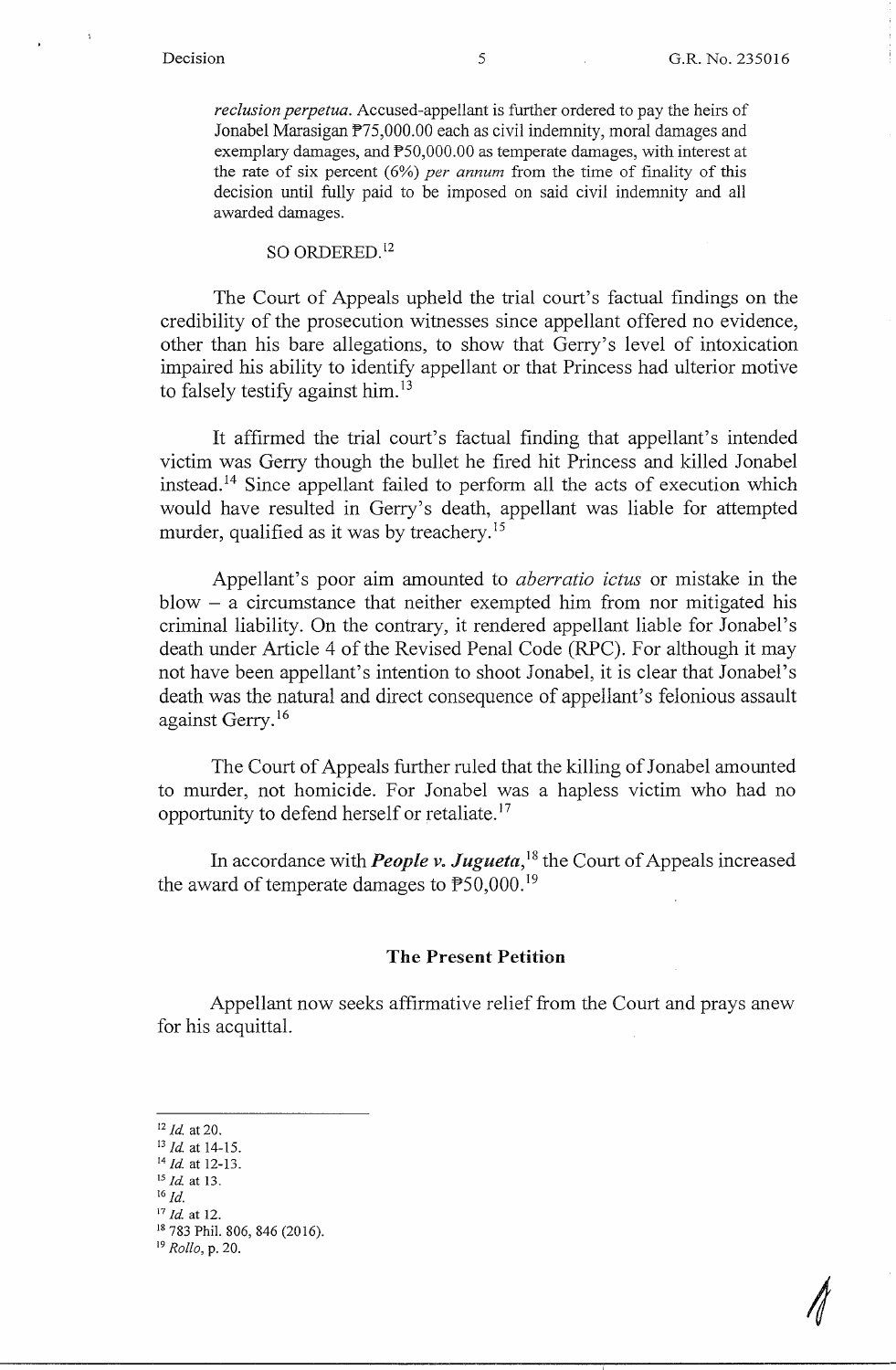In compliance with Resolution dated January 19, 2018 of the Court, the  $OSG<sup>20</sup>$  and appellant<sup>21</sup> manifested that in lieu of supplemental briefs, they were adopting their respective briefs submitted before the Court of Appeals.

### Issue

Did the Court of Appeals err in convicting appellant of the complex crime of attempted murder with murder?

### **Ruling**

Appellant was charged with the complex crime of murder and attempted murder.

Article 248 of the RPC defines and penalizes murder, thus:

**Article 248.** *Murder.* - Any person who, not falling within the provisions of Article 246, shall kill another, shall be guilty of murder and shall be punished by *reclusion perpetua* to death if committed with any of the following attendant circumstances:

1. With treachery, taking advantage of superior strength, with the aid of armed men, or employing means to weaken the defense or of means or persons to insure or afford impunity;

### **xxxx**

It requires the following elements: (1) a person was killed; (2) the accused killed him; (3) the killing was attended by any of the qualifying circumstances mentioned in Article 248 of the RPC; and (4) the killing is not parricide or infanticide. 22

On the other hand, Article 6 of the  $RPC^{23}$  states that there is an attempt to commit a felony when the offender directly commences its commission by overt acts but was unable to perform all the acts of execution which should have produced the felony by reason of some cause or accident other than his or her own spontaneous desistance. In *Palaganas v. People*,<sup>24</sup> the Court held that attempted murder or attempted homicide is committed when the accused intended to kill the victim, as manifested by the use of a deadly weapon in the assault, and the wound/s sustained by the victim was/were not fatal.

<sup>24</sup> 533 Phil. 169, 193 (2006).

<sup>20</sup>*Id* at 32-33. 21 *Id* at 45-46.

<sup>&</sup>lt;sup>22</sup> People v. Adriano, 764 Phil. 144, 154 (2015).<br><sup>23</sup> Art. 6. *Consummated, frustrated, and attempted felonies*. – Consummated felonies as well as those which are frustrated and attempted, are punishable.

xxxx

There is an attempt when the offender commences the commission of a felony directly or over acts, and does not perform all the acts of execution which should produce the felony by reason of some cause or accident other than this own spontaneous desistance.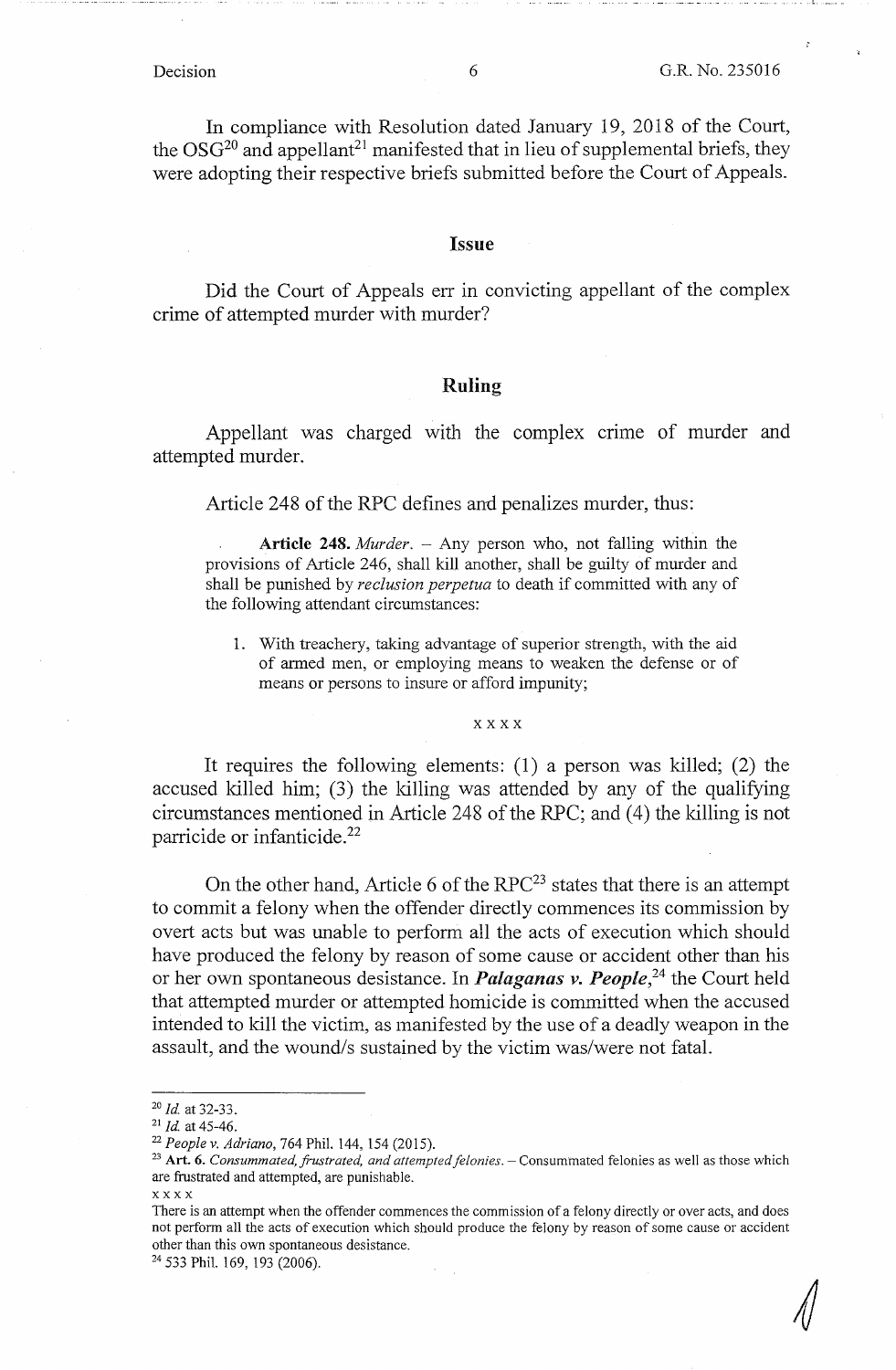$\mathcal{L}_{\mathcal{A}}$ 

Here, records bear the detailed narrations of Gerry and Princess about the shooting incident. Appellant fired at Gerry but instead of hitting the latter, the bullet hit Jonabel in the chest and thereafter, Princess in the leg. Jonabel died as a result.

Although appellant, with intent to kill, fired his gun at Gerry, appellant was not able to consummate the killing for reasons other than his own desistance - he simply missed and ended up wounding Princess and killing Jonabel.

The Court reckons with the third element of the crime of murder, *i.e.,*  the killing was attended by any of the qualifying circumstances mentioned in Article 248 of the RPC.

The Information alleged that treachery attended the shooting of Gerry. There is treachery when two (2) elements concur: (1) the employment of means, methods, or manner of execution which would ensure the offender's safety from any defense or retaliatory act on the part of the offended party; and (2) such means, method, or manner of execution was deliberately or consciously chosen by the offender.25 The essence of treachery consists of the sudden and unexpected attack on an unguarded and unsuspecting victim without any ounce of provocation on his or her part.<sup>26</sup>

The case records undeniably prove that Gerry was the intended victim of the shooting. When Gerry went home and tried to close the front door, he noticed appellant standing right outside the doorway. Suddenly, appellant drew a gun, aimed at him, and fired. Appellant, however, missed hitting Gerry and ended up injuring Princess and killing Jonabel.

The qualifying circumstance of treachery attended the attempted killing of Gerry. In *People v. Amora*,<sup>27</sup> the Court held that the qualifying circumstance of treachery does not require that the perpetrator attack his or her victim from behind. Even a frontal attack could be treacherous when unexpected and on an unarmed victim who would be in no position to repel the attack or avoid it. This is the case for Gerry. As shown, appellant commenced the commission of murder by suddenly firing his gun towards Gerry who was then unarmed and was not in a position to defend himself. Gerry, however, did not die as a result because appellant simply missed.

Evidently, Gerry never saw that what started as a mere accidental bumping that night in the house of a friend would carry on and end in a tragedy inside his own home. He almost got killed while his young innocent child lost her life. Things happened so sudden and fast, he never got the chance to defend himself or his child or even to just run away.

<sup>&</sup>lt;sup>25</sup> People v. Flora, 389 Phil. 601, 615 (2000).<br><sup>26</sup> People v. Jugueta, 783 Phil. 806, 819 (2016); citing *People v. Fallorina*, 468 Phil. 816 (2004).<br><sup>27</sup> 748 Phil. 608, 612 (2014).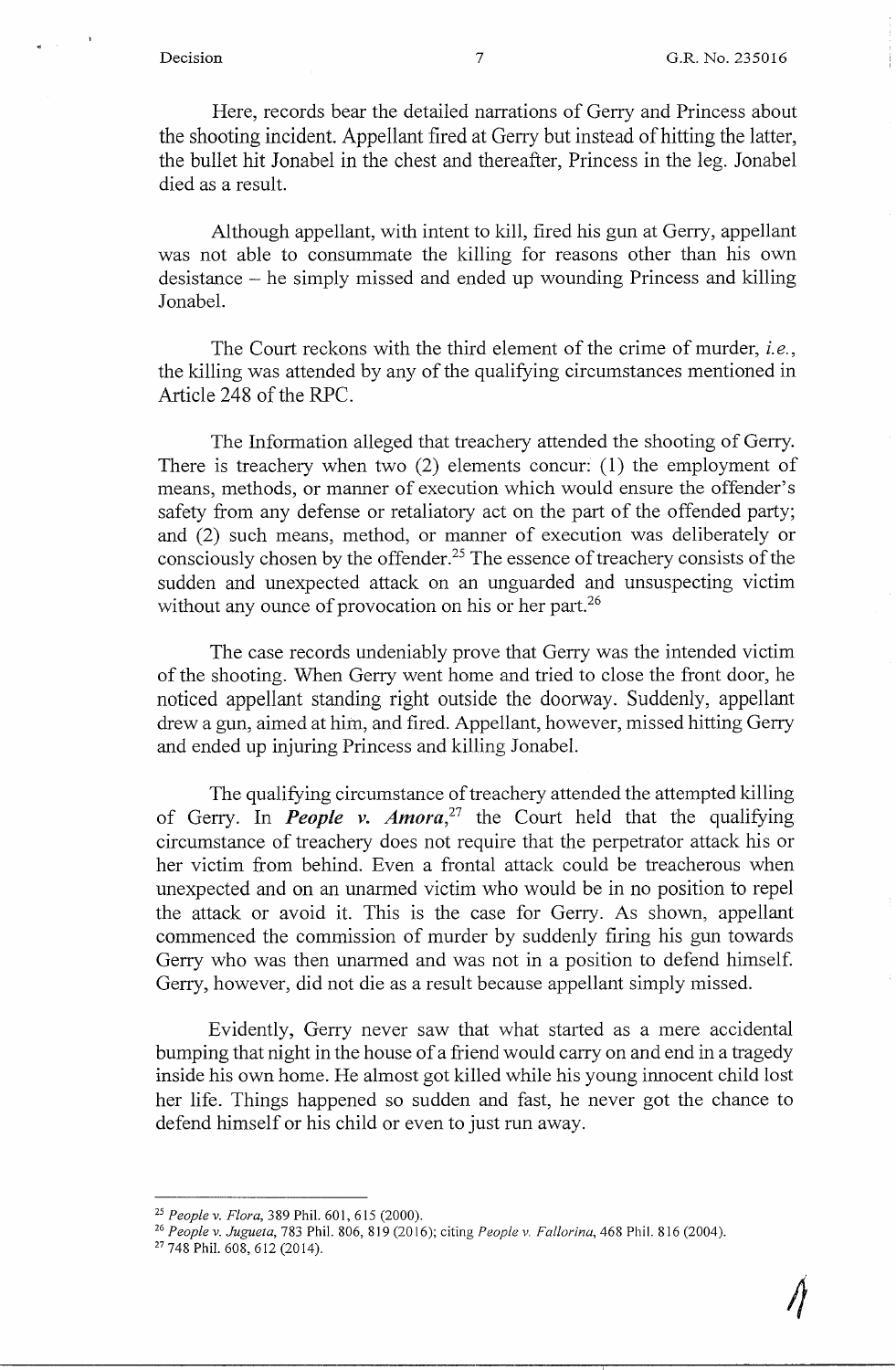$\ldots$  -- $\ldots$ 

 $\mathbb{R}^2$ 

As for Jonabel's death, what happened to this seven (7)-year-old was a clear case of *aberratio ictus* or mistake in the blow. Under the doctrine of *aberratio ictus*, as embodied in Article 4 of the RPC,<sup>28</sup> criminal liability is imposed for the acts committed in violation of law and for all the natural and logical consequences resulting therefrom. Thus, while it may not have been appellant's intention to shoot Jonabel, this fact alone will not exculpate him of his criminal liability. Jonabel's death was unquestionably the natural and direct consequence of appellant's felonious deadly assault against Gerry.<sup>29</sup>

Notably, the qualifying circumstance of treachery attended Jonabel's killing. As pointed out by Justice Mario V. Lopez during the deliberation, although appellant did not intend to kill Jonabel, treachery may still be appreciated in *aberratio ictus,* pursuant to the Court's ruling in *People v. Flora. <sup>30</sup>*There, the accused fired his gun at his target, but missed, and hit two (2) other persons. The Court appreciated treachery as a qualifying circumstance and convicted the accused for murder and attempted murder because even if the death and injury of the two (2) other persons resulted from accused's poor aim, accused's act of suddenly firing upon his victims rendered the latter helpless to defend themselves. This is applicable here. Just because Jonabel was not the intended victim does not make appellant's sudden attack any less treacherous.

In another vein, appellant faults the Court of Appeals for affirming the trial court's factual findings on the credibility of the testimonies of Gerry and Princess. Appellant essentially argues that Gerry's testimony should not have been given weight and credence because he was under the influence of alcohol when the purported shooting incident took place and thus, he could not have positively identified that appellant as the perpetrator of the crime. Appellant also asserts that Princess, being Gerry's sister, is a biased witness whose testimony is unworthy of belief.

We are not persuaded.

When the credibility of witnesses is put in issue, the Court will generally not disturb the trial court's factual findings thereon, especially when affirmed by the Court of Appeals, as in this case. Indeed, the trial court was in a better position to decide the question of credibility as it heard the witnesses themselves and observed their deportment and the manner by which they testified during the trial.<sup>31</sup>

Notably, appellant offered no evidence, other than his bare allegations, to show that Gerry's level of intoxication impaired his ability to identify appellant or that Princess had ulterior motive to testify against him.

<sup>&</sup>lt;sup>28</sup> Art. 4. *Criminal liability*. - Criminal liability shall be incurred:

<sup>1.</sup> By any person committing a felony ( *delito)* although the wrongful act done be different from that which he intended.<br><sup>29</sup> *People v. Adriano*, supra note 22.<br><sup>30</sup> *People v. Flora*, supra note 25.<br><sup>31</sup> *People v. Mabalo*, G.R. No. 238839, February 27, 2019; *People v. Bay-Od*, G.R. No. 238176, January 14,

<sup>2019.</sup>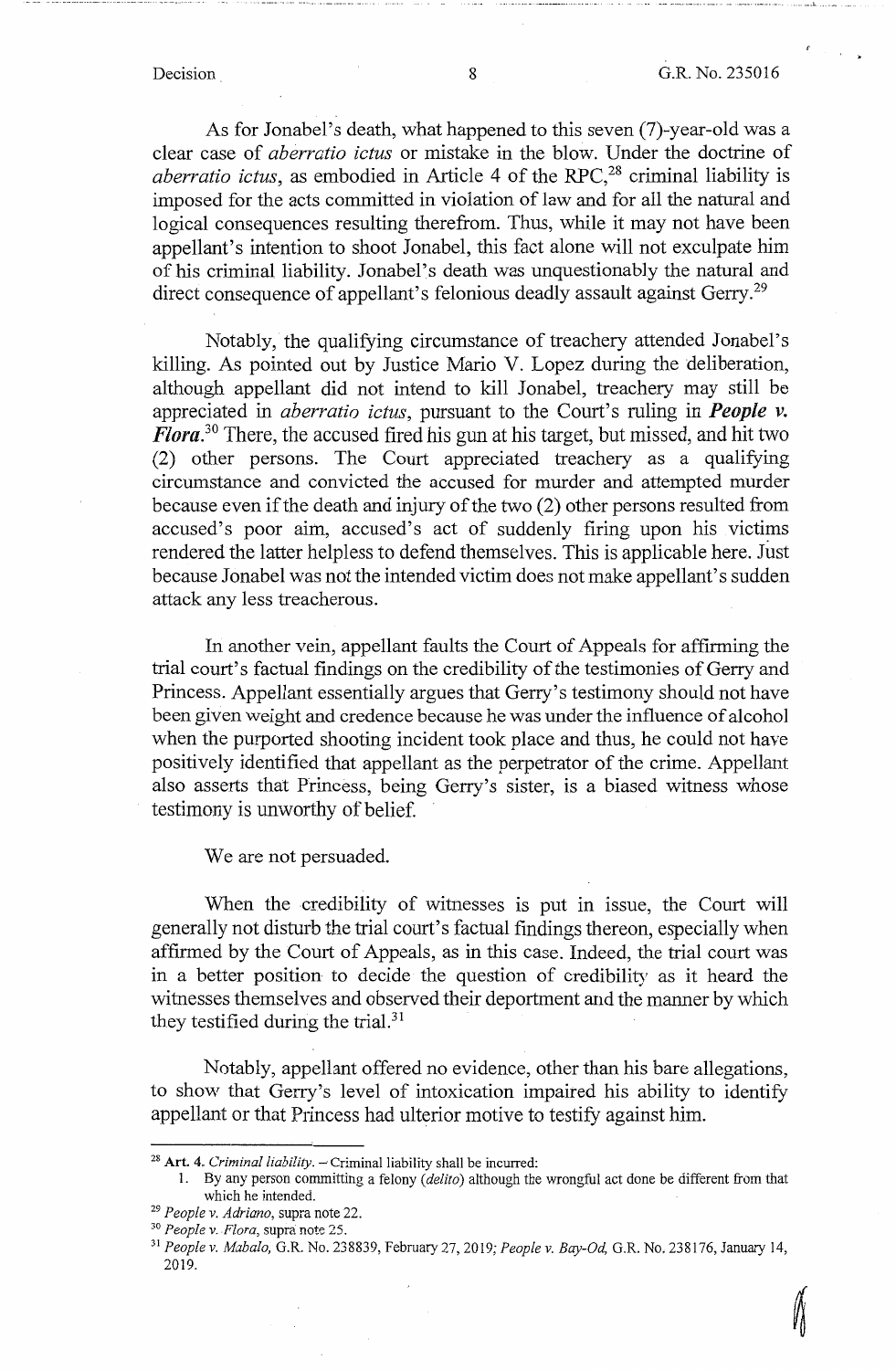$z = x - x - z$ 

Against the testimonies of Geny and Princess, appellant's denial and alibi must crumble. We have held time and again that denial and alibi are inherently weak defenses which cannot prevail over the positive and credible testimonies of the prosecution witnesses that it was appellant who committed the crime charged. Hence, as between a categorical testimony which has a ring of truth on one hand, and a mere denial on the other, the former is generally held to prevail.<sup>32</sup>

Article 48 of the RPC states that there is a complex crime when a single act constitutes two (2) or more grave or less grave felonies. Here, appellant's single act of firing his gun constituted the crime of attempted murder, with respect to Gerry, and the crime of murder, as regards Jonabel. Article 48 of the RPC likewise provides that the penalty for the most serious crime shall be imposed, the same to be applied in its maximum period. Here, the most serious crime is murder. Hence, the imposable penalty is that of murder in its maximum period. Under Article 248 of the Revised Penal Code, murder is punishable by *reclusion perpetua* to death. Due to Republic Act No. 9346<sup>33</sup> (RA 9346), however, the penalty to be imposed is *reclusion perpetua.* More, in accordance with A.M. No.  $15{\text -}08{\text -}02^{34}$ , the qualification of "without" eligibility for parole" shall be used in order to emphasize that the accused should have been sentenced to suffer the death penalty had it not been for RA 9346.

As for the monetary award, *People v. Jugueta35* teaches that civil indemnity, moral damages, and exemplary damages must be awarded for each component of the complex crime. Prevailing jurisprudence sets the award of  $P100,000.00$  as civil indemnity,  $P100,000.00$  as moral damages, and PI00,000.00 as exemplary damages in murder cases where the imposable penalty is death but due to the prohibition to impose the same, the actual penalty imposed is *reclusion perpetua*. An award of  $\overline{P}50,000.00$  as temperate damages is likewise proper. With respect to the crime of attempted murder, an award of P25,000.00 as civil indemnity, P25,000.00 as moral damages, and P25,000.00 as exemplary damages is fitting.

<sup>&</sup>lt;sup>32</sup> People v. Batalla, G.R. No. 234323, January 07, 2019.<br><sup>33</sup> An Act Prohibiting the Imposition of Death Penalty in the Philippines.

**Sec. 3.** Persons convicted of offenses punished with *reclusion perpetua,* or whose sentences will be reduced to *reclusion perpetua* by reason of this Act, shall not be eligible for parole under Act No. 4180, otherwise known as the Indeterminate Sentence Law, as amended.<br><sup>34</sup> A.M. No. 15-08-02 clarifies:

xxx the following guidelines shall be observed in the imposition of penalties and in the use of the phrase *"without eligibility for parole":* 

<sup>(</sup>I) In cases where the death penalty is not warranted, there is no need to use the phrase *''without eligibility for parole"* to qualify the penalty of *reclusion perpetua;* it is understood that convicted persons penalized with an indivisible penalty are not eligible for parole; and

<sup>(2)</sup> When circumstances are present warranting the imposition of the death penalty, but this penalty is not imposed because ofR.A. 9346, the qualification of *"without eligibility for parole" shall be used* in order to emphasize that the accused should have been sentenced to suffer the death penalty had it not been for R.A. No. 9346. 35 *People v. Jugueta,* 783 Phil. 806, 846 (2016).